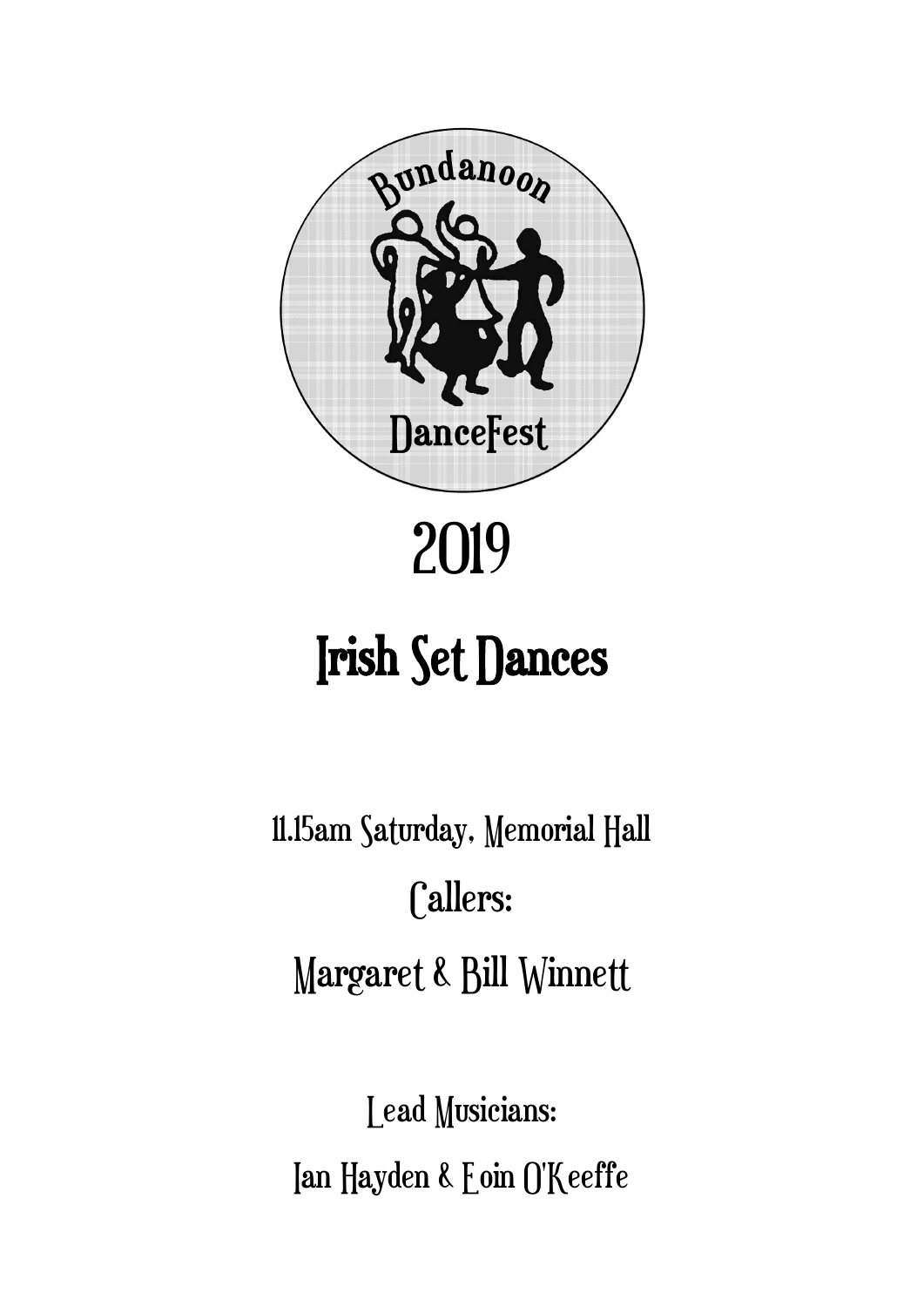#### SKIBBEREEN SET

## Figure 1:

Black Rock polka

*from Charles Cullen, by Dave de Hugard*

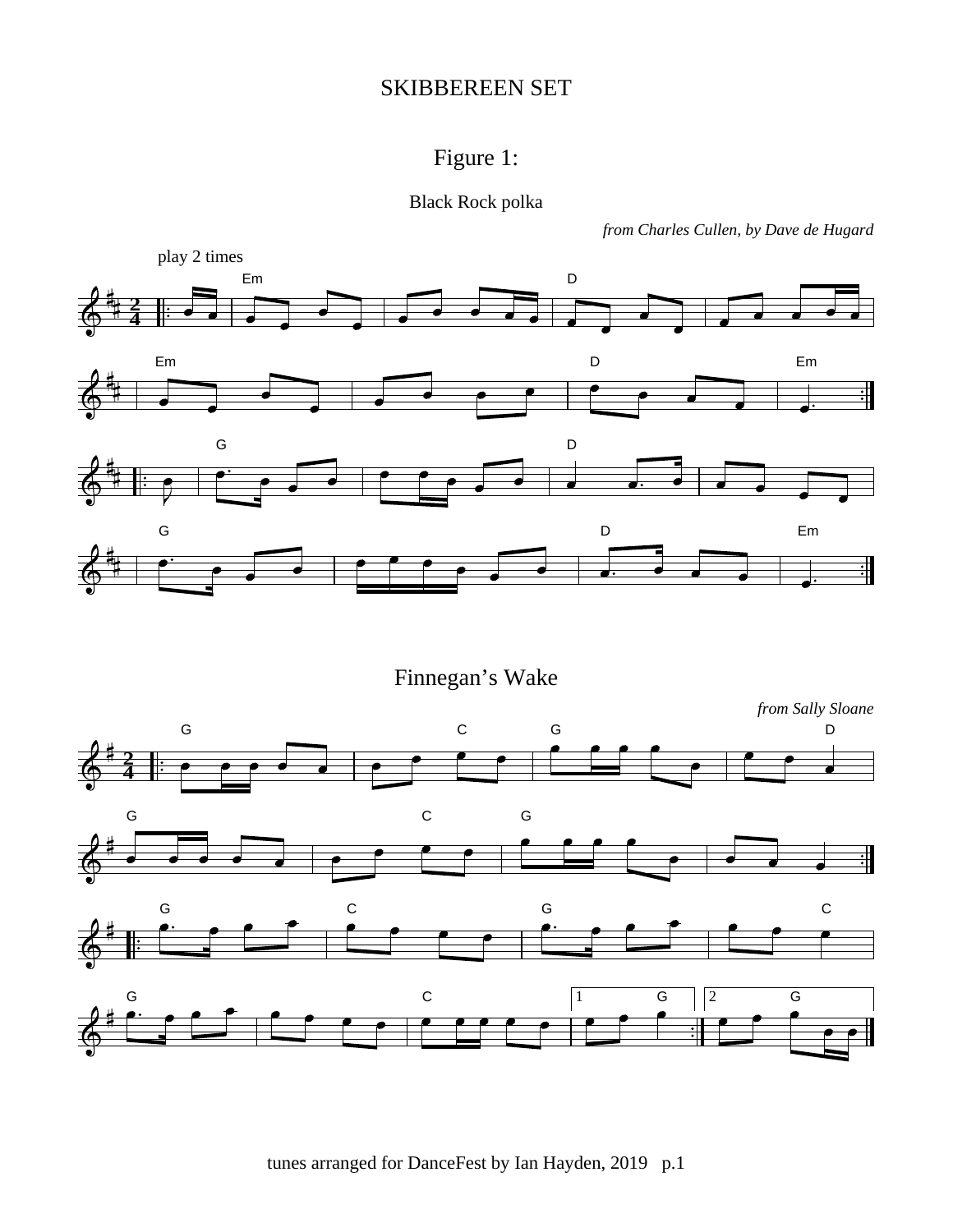



*Harry Cotter (arr as a slide)*



tunes arranged for DanceFest by Ian Hayden, 2019 p.2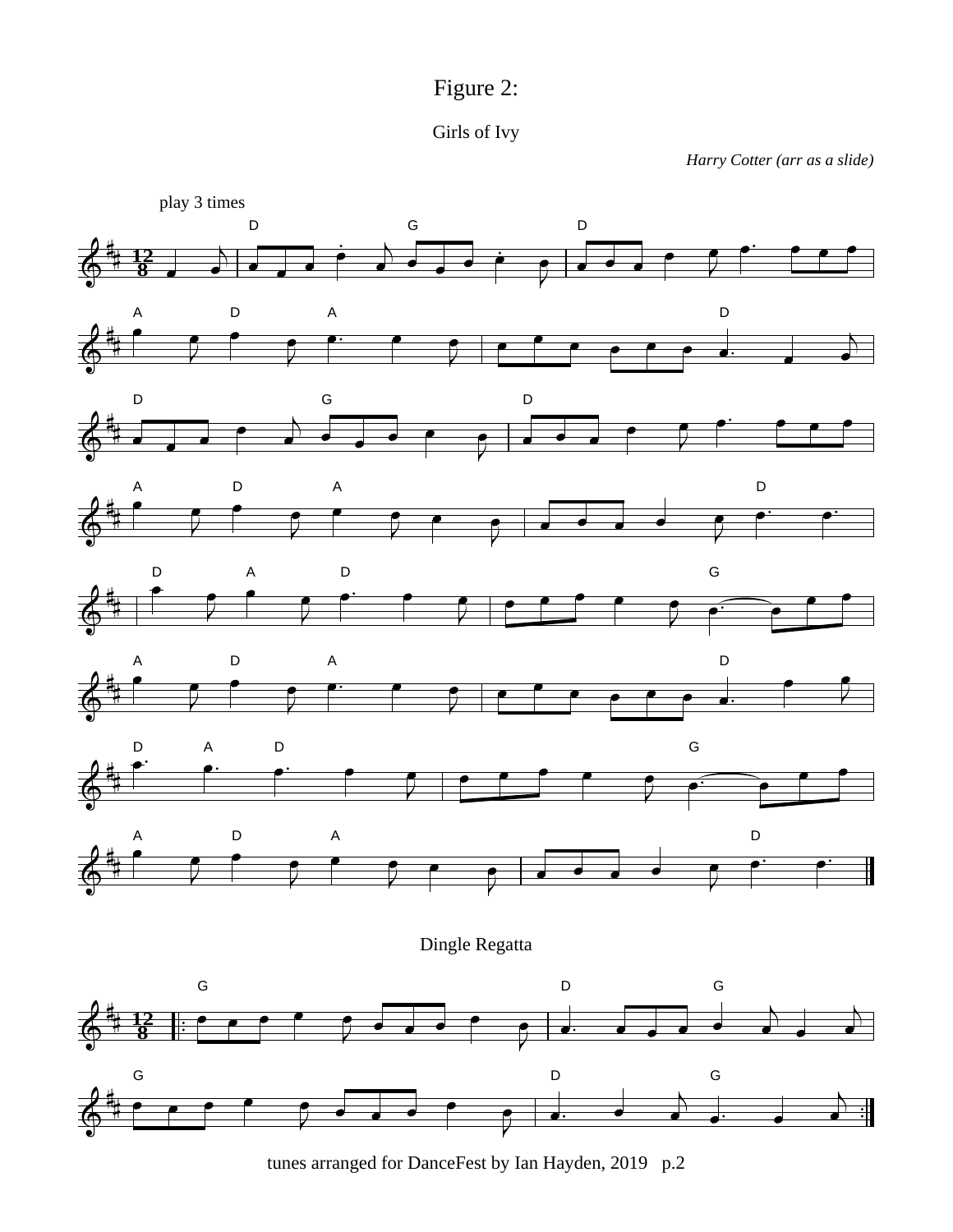





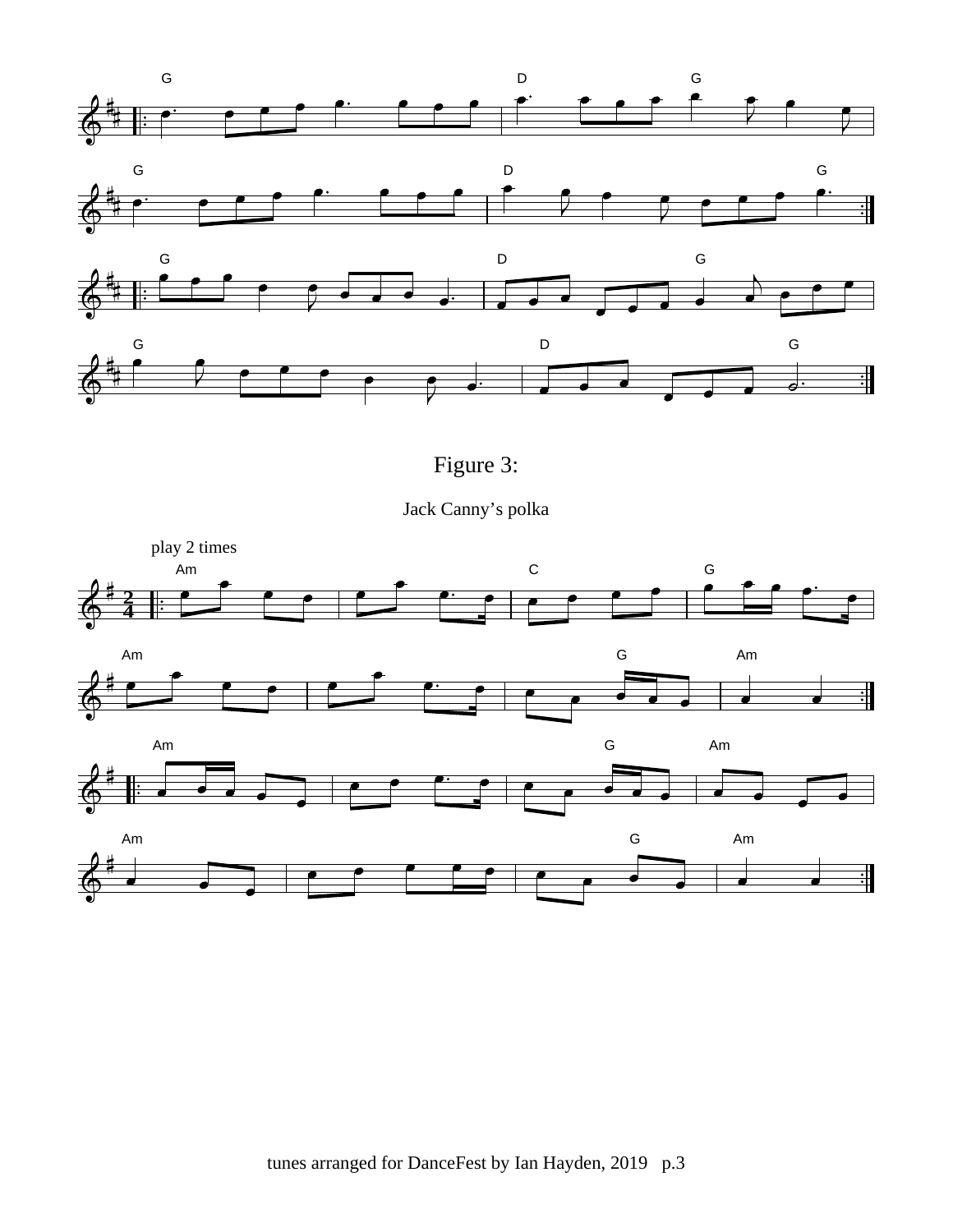Cheer Up Jack

*Charlie Batchelor (arr as a polka)*



Dandy Jim

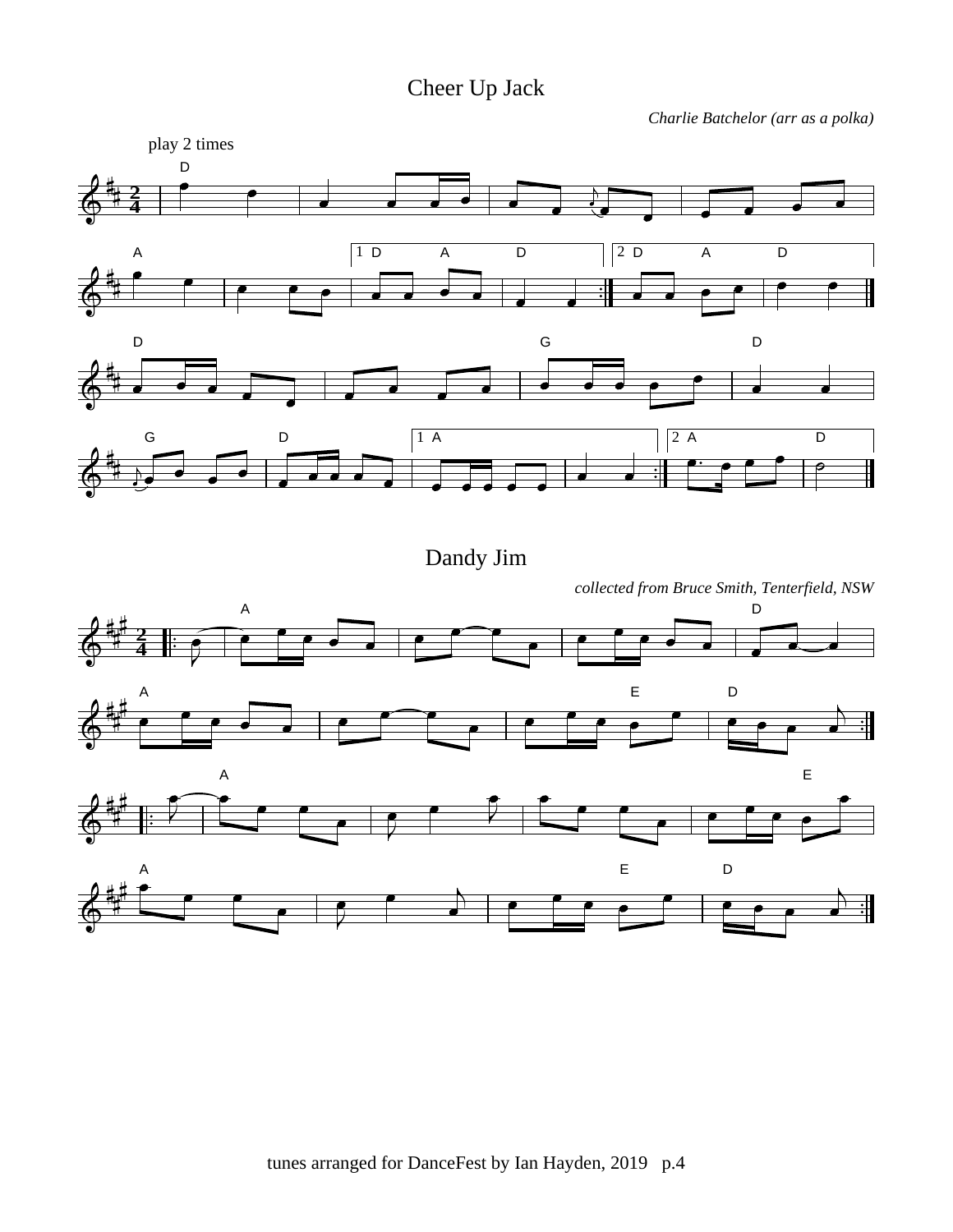



*played as a slide*



Noisy Mynah

*by Donna Vaughan, arr as slide*

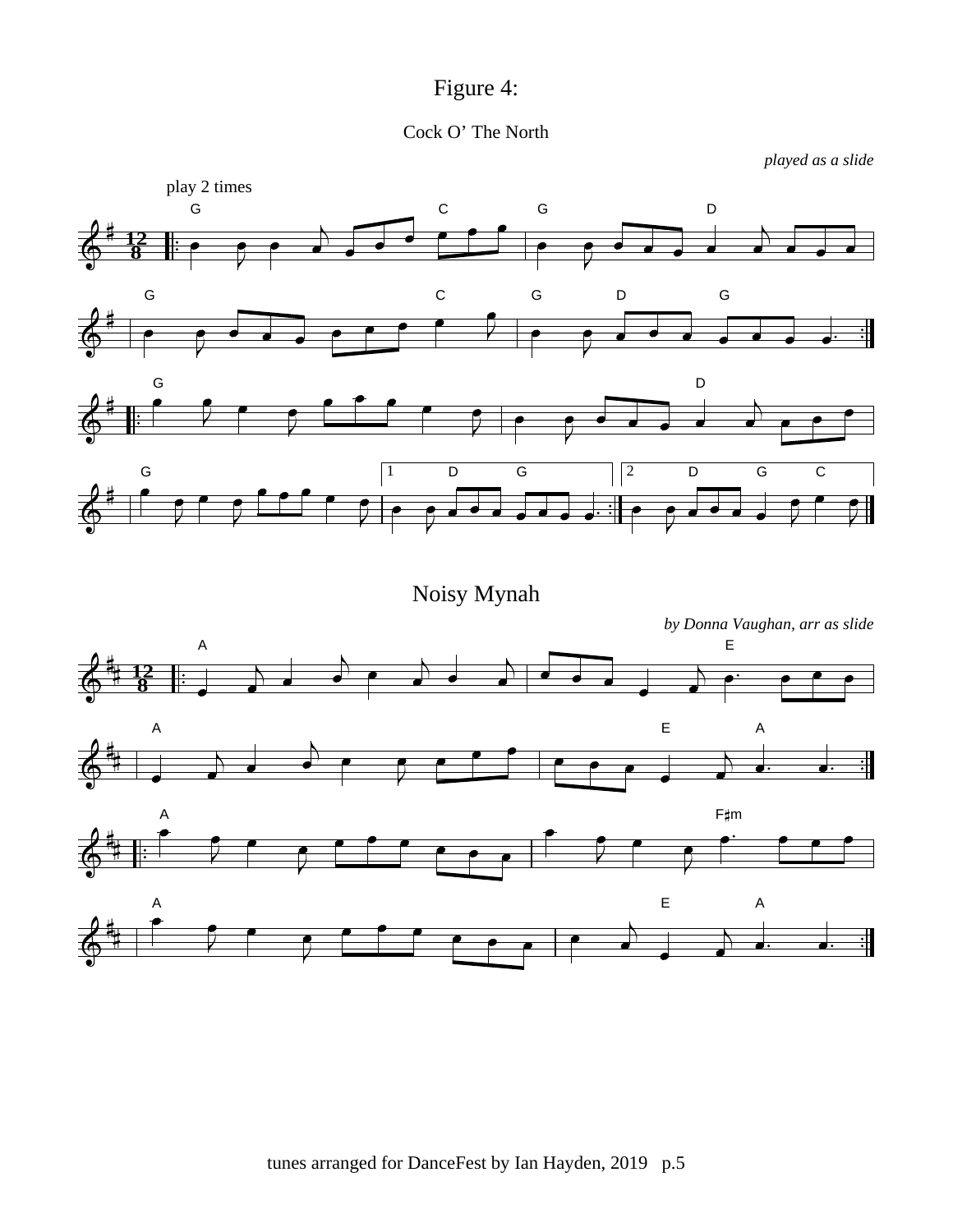

Rita Baker's Polka





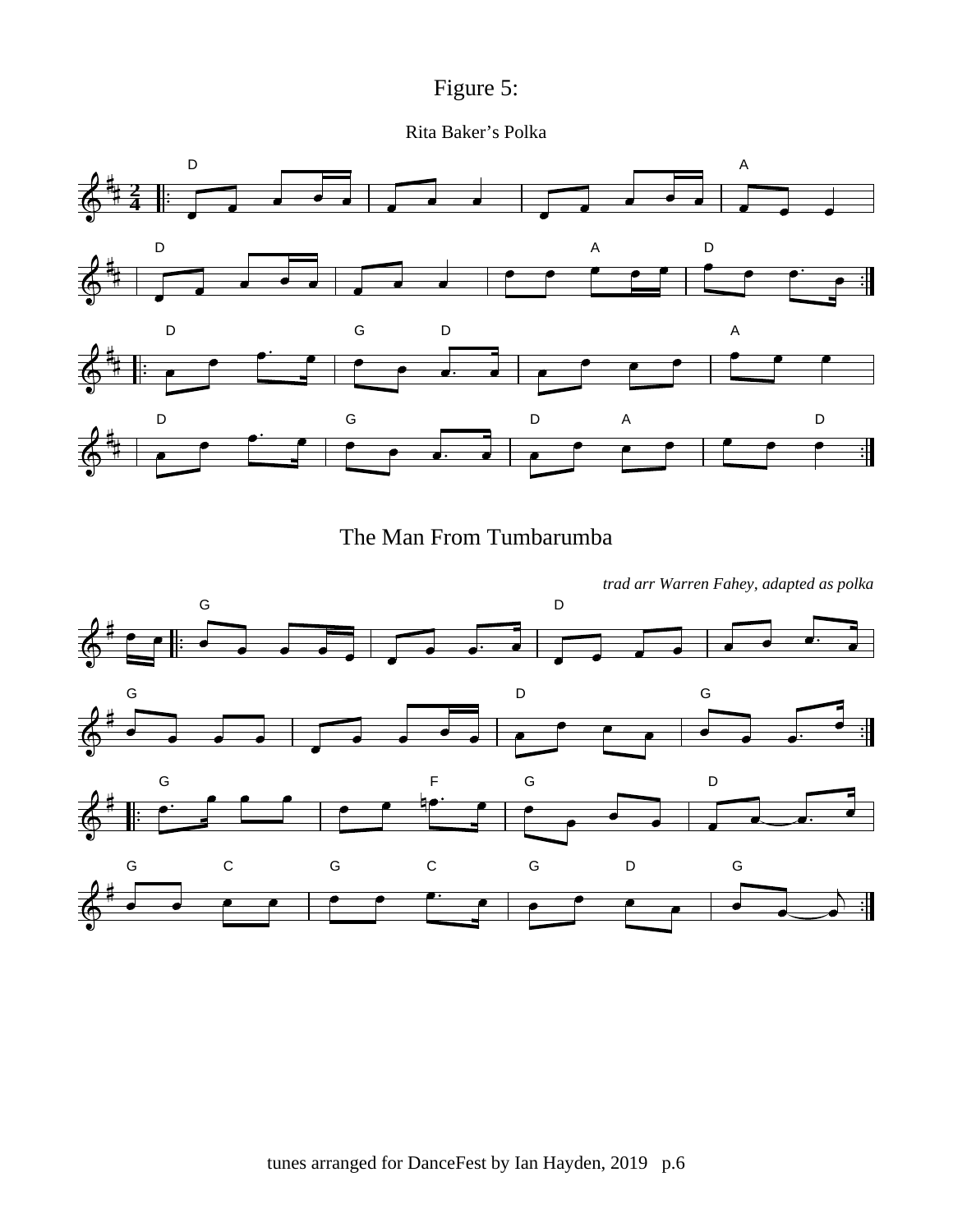## BUNDANOON DANCEFEST 2019 Saturday night Irish set dance

#### MERCHANT SET

#### Figure 1:

#### Miss McLeod's reel

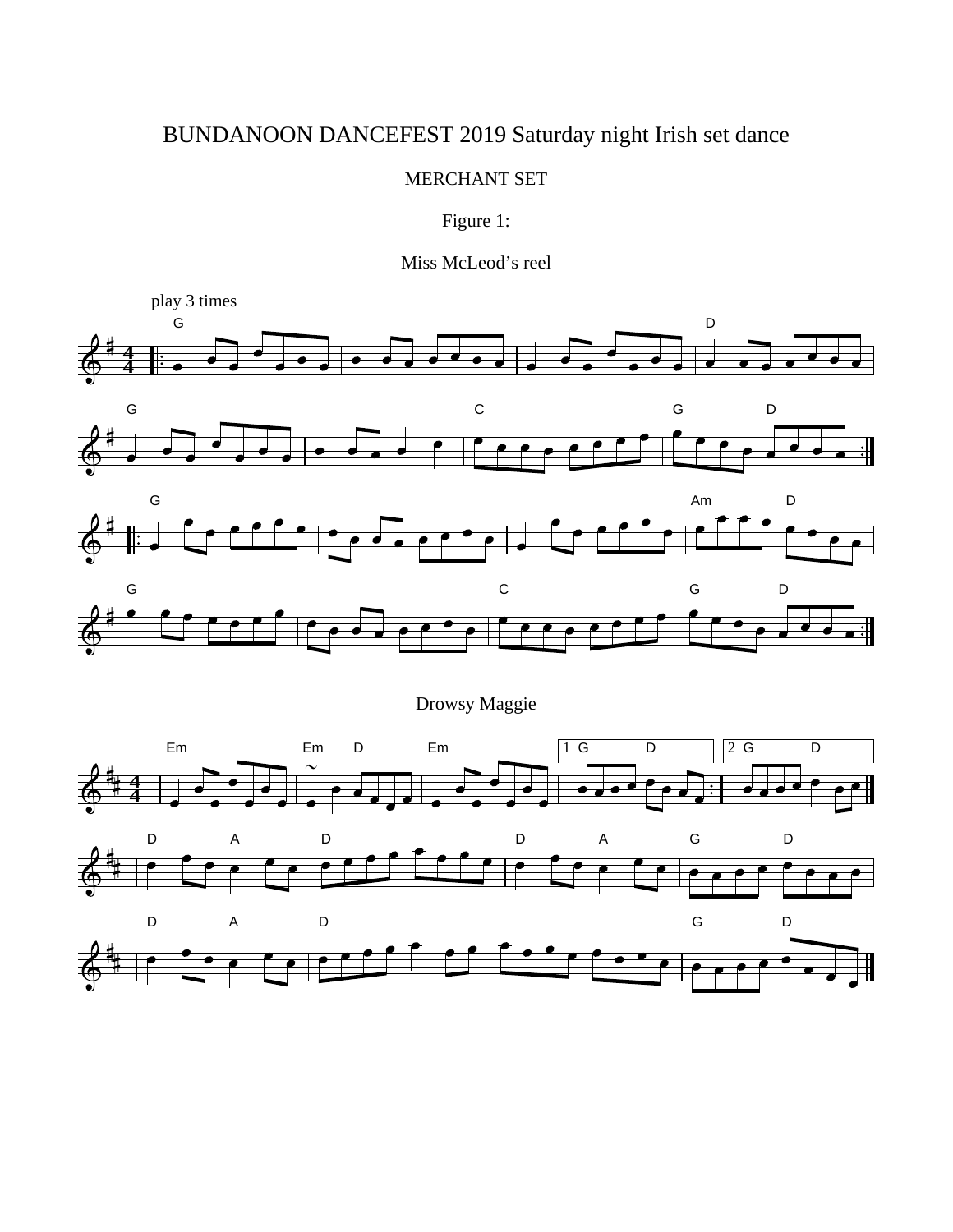

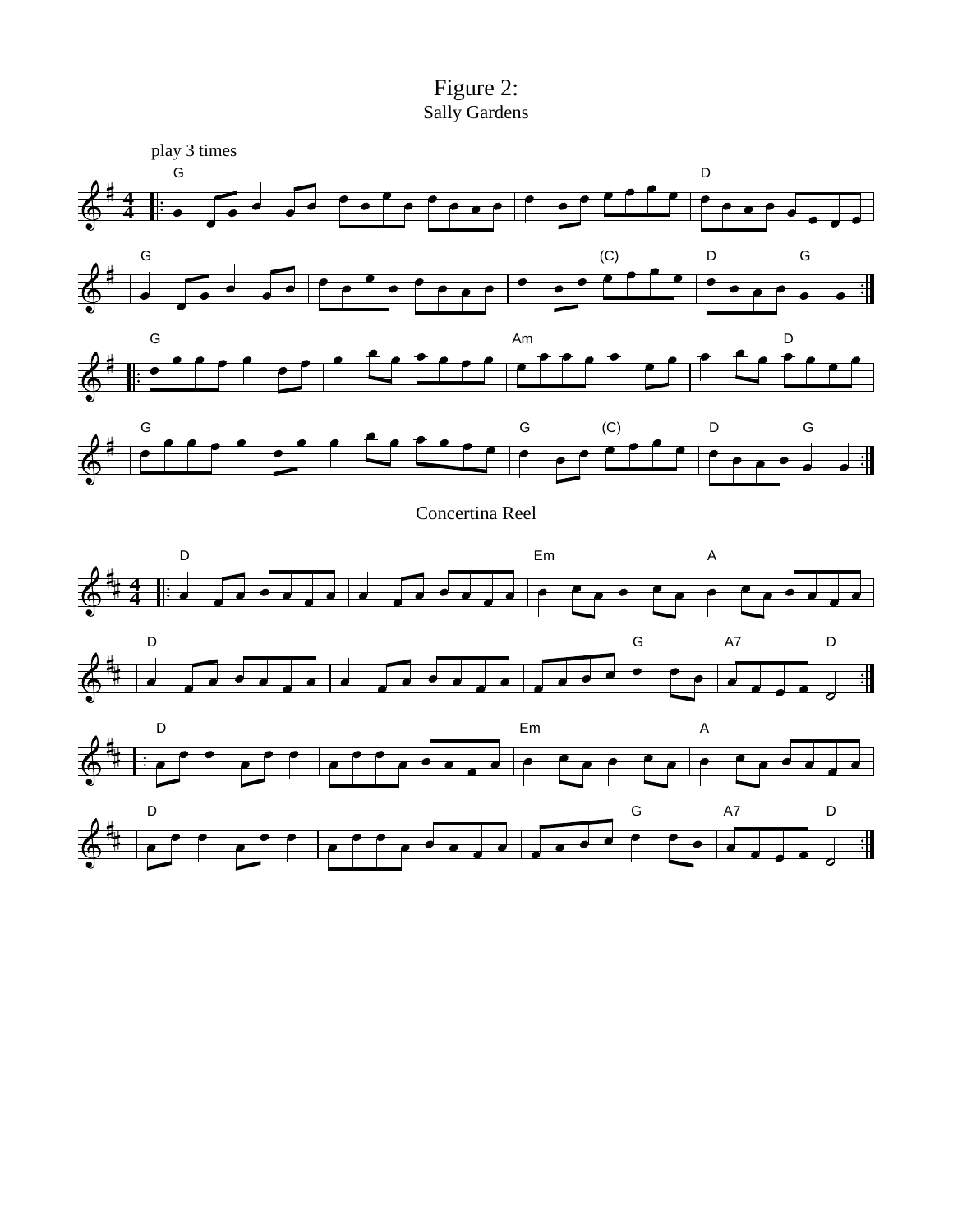## Figure 3:

## Merry Blacksmith







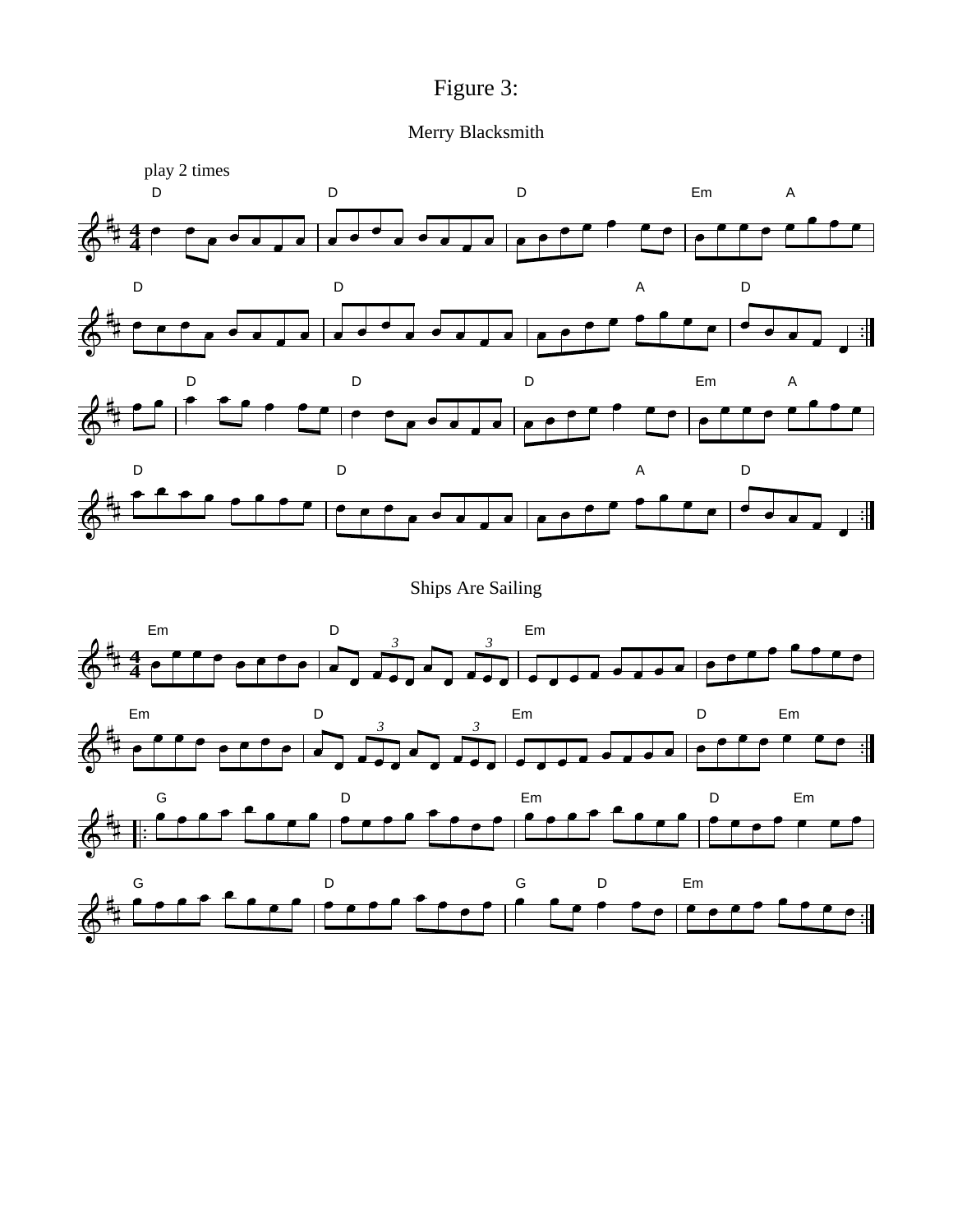## Figure 4:





Off to California